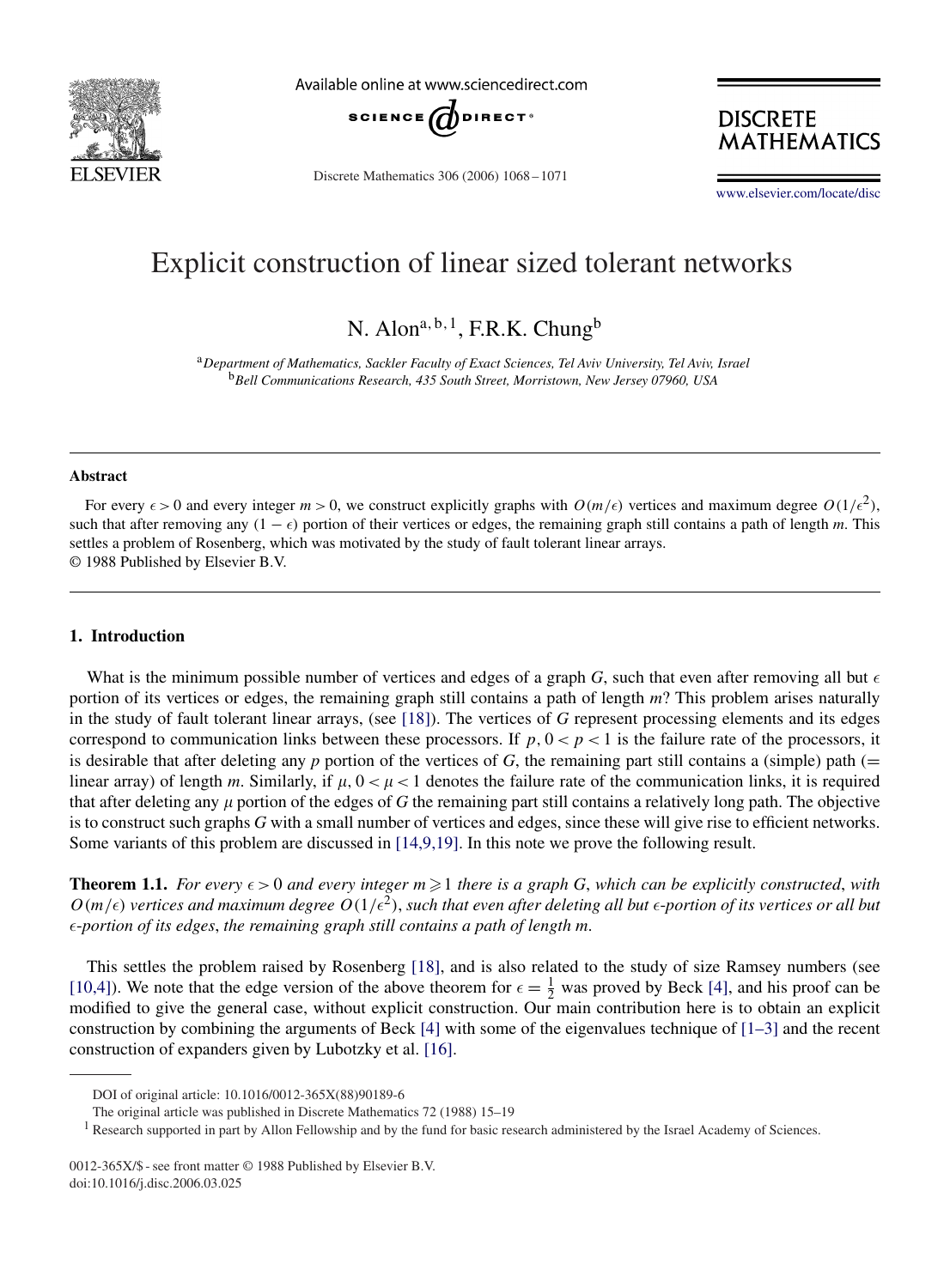#### **2. The proof of the main result**

For a graph  $H = (V, E)$  and  $S \subseteq V$ , let  $N_H(S)$  denote the set of all neighbors in *H* of vertices of *S*. Pósa [\[17\]](#page-3-0) proved the following useful lemma which provides a relation between the expanding properties of a graph and the size of the longest path it contains. (See also [\[15\]](#page-3-0) for a simpler proof.)

**Lemma 2.1.** *Let*  $H = (V, E)$  *be a nonempty graph. If*  $|N_H(S) - S| \ge 2|S| - 1$  *for every vertex subset*  $S \subseteq V$  *of cardinality*  $|S| \leq k$ , *then H contains a path of length*  $3k - 2$ .

The following simple lemma is an old folklore result (see, e.g. [\[4\]\)](#page-3-0):

**Lemma 2.2.** *Any graph G on n vertices with average degree d contains an induced subgraph H such that for every vertex-set S of H the number of edges incident to vertices in S is at least* d|S|/2.

Next we need a relation between the eigenvalues of a graph *G* and the density of its induced subgraphs. Let  $A = A_G$ be the *n* by *n* adjacency matrix of a *d*-regular graph  $G = (V, E)$  on  $V = \{1, 2, ..., n\}$ . Clearly *d* is the largest eigenvalue of *A* and its eigenvector is the all 1 vector. Suppose that the absolute value of any other eigenvalue of *A* is at most  $\lambda$ . For  $S \subseteq V$  let  $e(S, \overline{S})$  denote the number of edges of *G* between vertices of *S* and vertices of  $\overline{S} = V - S$ , and let  $e(S)$ denote the number of edges that join two vertices of *S*.

**Lemma 2.3.** *In the above notation, for every subset*  $S \subseteq V$  *of cardinality*  $|S| = \alpha n$ 

$$
|e(S) - \frac{1}{2} d\alpha^2 n| \leq \frac{1}{2} \lambda \alpha (1 - \alpha) \cdot n. \tag{2.1}
$$

We note that the term  $\frac{1}{2}d\alpha^2n$  is roughly the expected number of edges in an induced subgraph of *G* of size  $\alpha \cdot n$ . Thus, for small  $\lambda$ , every such induced subgraph has about the same number of edges.

**Proof.** Define a vector  $f: V \to R$  by  $f(i) = -1/|S|$  if  $i \in S$  and  $f(i) = 1/(n - |S|)$  if  $i \notin S$ . Since  $\sum_{i=1}^{n} f(i) = 0$ , i.e. *f* if orthogonal to the eigenvector of the largest eigenvalue of *A*, we conclude that  $|(Af, f)| \le \lambda(f, f)$ , where (,) is the usual scalar product. One can easily check that

$$
(Af, f) = 2 \sum_{ij \in E} f(i) \cdot f(j) = d \sum_{i=1}^{n} f^{2}(i) - \sum_{ij \in E} (f(i) - f(j))^{2}.
$$

For the specific *f* defined above

$$
\sum_{i=1}^{n} f^{2}(i) = \frac{1}{|S|} + \frac{1}{n-|S|} \quad \text{and} \quad \sum_{ij \in E} (f(i) - f(j))^{2} = e(S, \bar{S}) \left( \frac{1}{|S|} + \frac{1}{n-|S|} \right)^{2}.
$$

Thus

$$
\left| e(S, \bar{S}) \left( \frac{1}{|S|} + \frac{1}{n-|S|} \right)^2 - d \left( \frac{1}{|S|} + \frac{1}{n-|S|} \right) \right| \leq \lambda \left( \frac{1}{|S|} + \frac{1}{n-|S|} \right),
$$

which implies, by substituting  $|S| = \alpha n$ , that

$$
|e(S,\bar{S}) - d\alpha(1-\alpha)n| \leq \lambda \alpha(1-\alpha) \cdot n. \tag{2.2}
$$

Since *G* is a *d*-regular graph,

$$
2e(S) + e(S, \overline{S}) = d|S| = d\alpha n,
$$

i.e.

$$
e(S) = \frac{1}{2} d\alpha n \frac{1}{2} e(S, \overline{S}).
$$

This and inequality (2.2) imply inequality (2.1). This completes the proof.  $\Box$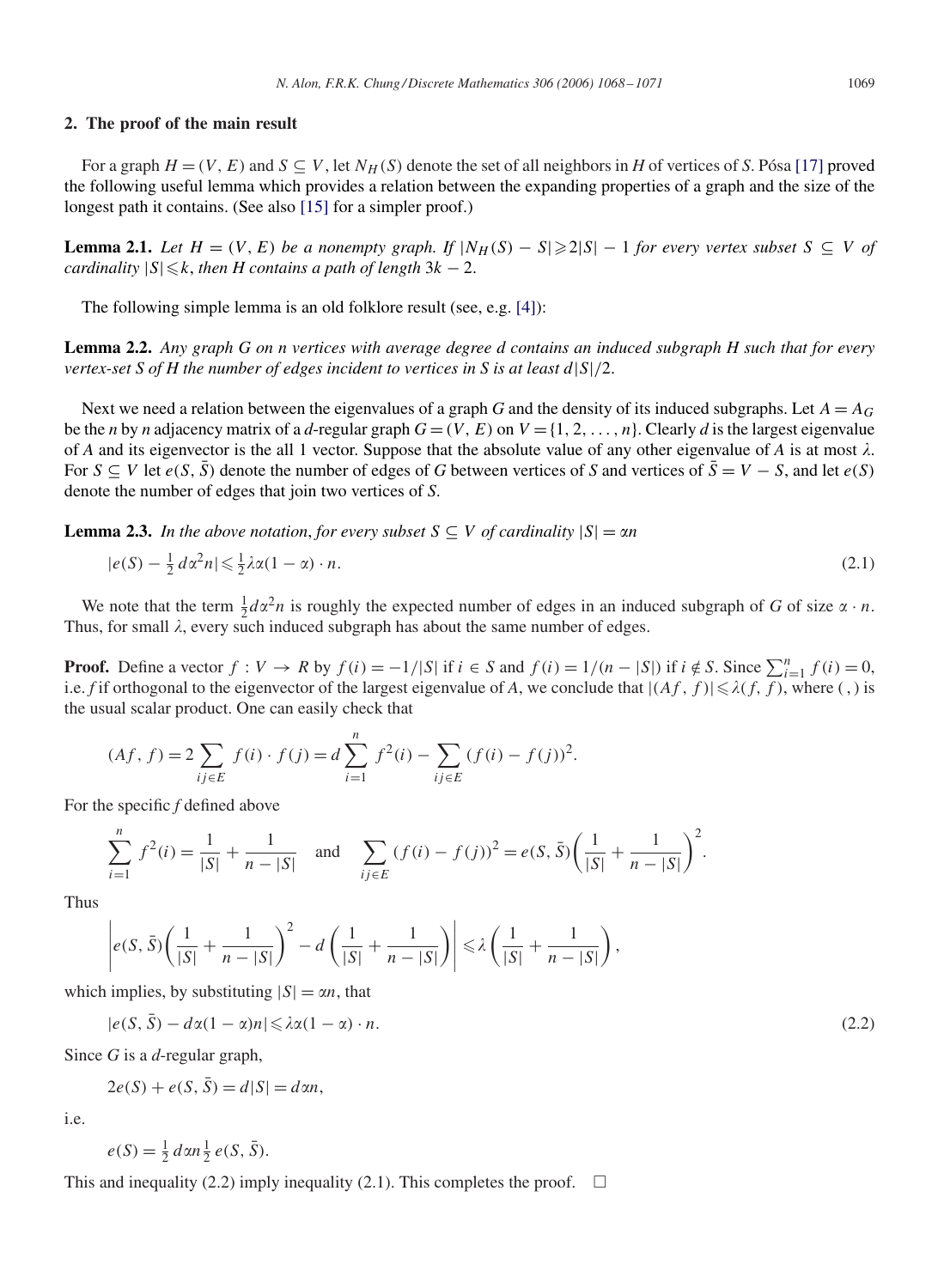**Proof of Theorem 1.1.** Lubotzky et al. [\[16\]](#page-3-0) showed that if *p* and *q* are primes congruent to 1 mod 4, with *p* a quadratic non-residue mod *q*, then there is an explicitly constructed  $d = p + 1$  regular graph *G* with  $n = q(q^2 - 1)/2$  vertices, non-residue mod q, then there is an explicitly constructed  $a = p + 1$  regular graph G with  $n = q(q^2 - 1)/2$  vertices, such that the absolute value of each of its eigenvalues but the first is at most  $\lambda = 2\sqrt{d-1}$ . We next sho properly chosen *p* and *q*, *G* satisfies the assertion of Theorem 1.1. We first consider the case of deleting vertices. Suppose we delete all but a set *V* of  $\epsilon \cdot n$  vertices of *G*. By Lemma 2.3 the induced subgraph of *G* on *V* contains at least  $\frac{1}{2}d\epsilon^2n - \frac{1}{2}\lambda\epsilon(1-\epsilon)n$  edges, i.e. has average degree at least  $\epsilon d - \lambda(1-\epsilon)$ . By Lemma 2.2 this graph contains an induced subgraph *H* in which every vertex set of cardinality *x* hits at least  $\frac{1}{2}(\epsilon d - \lambda(1 - \epsilon)) \cdot x$  edges. Let *S* be an arbitrary vertex subset of *H*, of cardinality  $x = \beta n \le \alpha n$ , where  $\alpha < \frac{1}{9}\epsilon$  will be chosen later. We next show that for a properly chosen *d*:

$$
|N_H(S) - S| > 2|S|.\tag{2.3}
$$

Indeed, otherwise, if  $T = N_H(S) - S$ , then  $|S \cup T| \leq 3x$  and there are in *H* (and hence in *G*) at least  $\frac{1}{2}(\epsilon d - \lambda(1 - \epsilon)\beta) \cdot n$ edges joining vertices of  $S \cup T$ . However, by Lemma 2.3

$$
e(S \cup T) \leq \frac{1}{2}d9\beta^2 n + \frac{1}{2}\lambda \cdot 3\beta(1 - 3\beta) \cdot n
$$

and therefore the inequality

$$
\epsilon d - \lambda (1 - \epsilon) \leq 9 \beta d + 3 \lambda (1 - 3 \beta)
$$

must hold. Since  $\lambda \leq 2\sqrt{d-1}$  this implies

$$
d \leqslant \frac{2\sqrt{d-1}(4-\epsilon-9\beta)}{(\epsilon-9\beta)}.
$$
\n
$$
(2.4)
$$

Hence if we choose *d* such that

$$
d > 4 \cdot \left(\frac{4 - \epsilon - 9\alpha}{\epsilon - 9\alpha}\right)^2 \tag{2.5}
$$

then (2.4) is violated for all  $\beta \le \alpha$  and hence (2.3) holds. By Lemma 2.1 we conclude that *H* contains a path of length  $3\lfloor \alpha n \rfloor - 2$ . Therefore if we choose e.g.  $\alpha = \frac{1}{18}\epsilon$  and we choose the primes p and q in the construction of G such that

$$
d = p + 1 > 4\left(\frac{8}{\epsilon}\right)^2 \quad \text{and} \quad n = \frac{q(q^2 - 1)}{2} \geqslant \frac{6}{\epsilon}(m + 5) \tag{2.6}
$$

we conclude that even if we delete all but  $\epsilon \cdot n$  vertices of G, the remaining part still contains a path of length m. This completes the proof for the case of deleting vertices. The case of deleting edges is somewhat simpler. Indeed, if we delete all but an  $\epsilon$ -portion of the edges we are left with a graph of average degree  $\epsilon \cdot d$ . This graph contains, by Lemma 2.2, an induced subgraph *H* in which any set of *x* vertices hits at least  $\epsilon d \frac{1}{2}x$  edges. Hence if *S* is any vertex subset of cardinality  $\beta n \le \alpha n$  of *H*, where  $\alpha < \frac{1}{9} \epsilon$ , and if *d* satisfies  $d > 4\left(\frac{3-9\alpha}{\epsilon-9\alpha}\right)^2$  one can check, as before, that  $|N_H(S) - S| > 2|S|$ . Thus, by Lemma 2.1, *H* contains a path of length  $3\lfloor \alpha n \rfloor - 2$ . It is easy to check that the previous choice of *p*, *q* given in (2.6) suffices to guarantee a path of length *m* in this case, as well. (In fact, here a slightly smaller *d* is enough.) By the standard results about the distribution of primes (see e.g. [\[8\]\)](#page-3-0), there is a choice for *p* and *q* for which (2.6), as well as the estimates  $n = O(m/\epsilon)$  and  $d = O(1/\epsilon^2)$  hold. This completes the proof.  $\Box$ 

# **3. Related problems**

#### *3.1. Size Ramsey numbers*

The size Ramsey number  $\lambda_s(G)$  of a graph G is the least number of edges in a graph H with the property that any two coloring of the edges of *H* contains a monochromatic copy of *G*. Size Ramsey numbers were first considered in [\[10\],](#page-3-0) and several results on them can be found also in [6,12,13]. Beck's result [\[4\],](#page-3-0) mentioned in Section 1, resolves the problem raised by Erdös of estimating the size Ramsey numbers for paths. Beck's construction, however, is probabilistic.